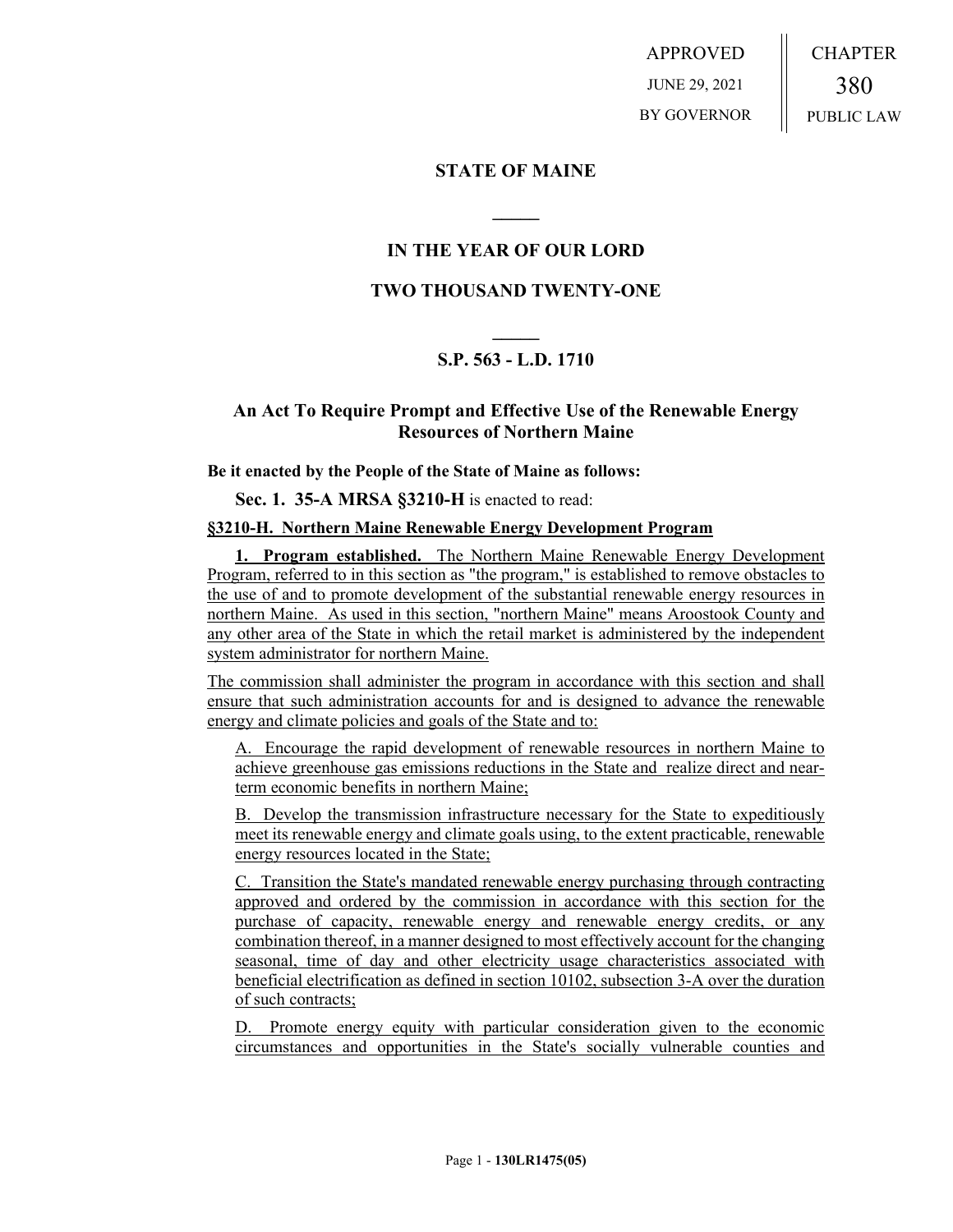communities. For the purposes of this paragraph, "socially vulnerable counties and communities" means those counties and communities in the State containing populations that are disproportionately burdened by existing social inequities or lack the capacity to withstand new or worsening burdens; and

E. Recognize that, in advancing the renewable energy and climate policies and goals of the State, the near-term development of the transmission and other infrastructure necessary to reduce greenhouse gas emissions is in the public interest.

**2. Request for proposals; generation connection line.** The commission shall issue a request for proposals for the development and construction of a 345-kilovolt double circuit generation connection line, or, in the commission's discretion, a transmission line or lines of greater capacity, to connect renewable energy resources located in northern Maine and developed pursuant to subsection 3 with the electric grid operated by the New England independent system operator, referred to in this section as "the ISO-New England system." The commission may issue preliminary requests for information from utilities and private developers or release draft requests for proposals to gather information to inform the program.

A. The proposals must be required to cover a contract term of 30 years, except that the commission may, in its discretion, approve a contract term of a different duration, and must include provisions for the construction, development and subsequent commercial operation of the line or lines described in this subsection.

B. The commission shall evaluate the proposals received based, at a minimum, on the following factors: cost, economic benefit to northern Maine, the qualifications of the bidder or bidders, the long-term viability of each proposal and the anticipated contribution of each proposal toward the achievement by the State of its renewable energy goals under section 3210. The commission shall disqualify any proposal that, in the commission's determination, fails to demonstrate the bidder's technical and financial capacity to successfully construct, develop and operate the line or lines described in this subsection and to pursue, negotiate and contract for its interconnection with the ISO-New England system.

C. The commission shall give preference to proposals that:

(1) In the commission's determination, in the aggregate with proposals received under subsection 3, demonstrate the most cost-effective and efficient transmission access to renewable energy resources in northern Maine in a manner that best supports the achievement of the State's renewable energy goals under section 3210 and that maximize benefits to the State;

(2) Favor use, where practicable, of existing utility and other rights-of-way and other existing transmission corridors in the construction of the line or lines described in this subsection; and

(3) In the commission's determination, are likely to provide a reduction in transmission costs and costs to ratepayers for electricity over time as more energy is transmitted using the line or lines described in this subsection.

D. The commission may consider and, in accordance with the applicable provisions of this subsection and subsection 3, select a proposal or proposals that include both the development and construction of the line or lines described in this subsection and the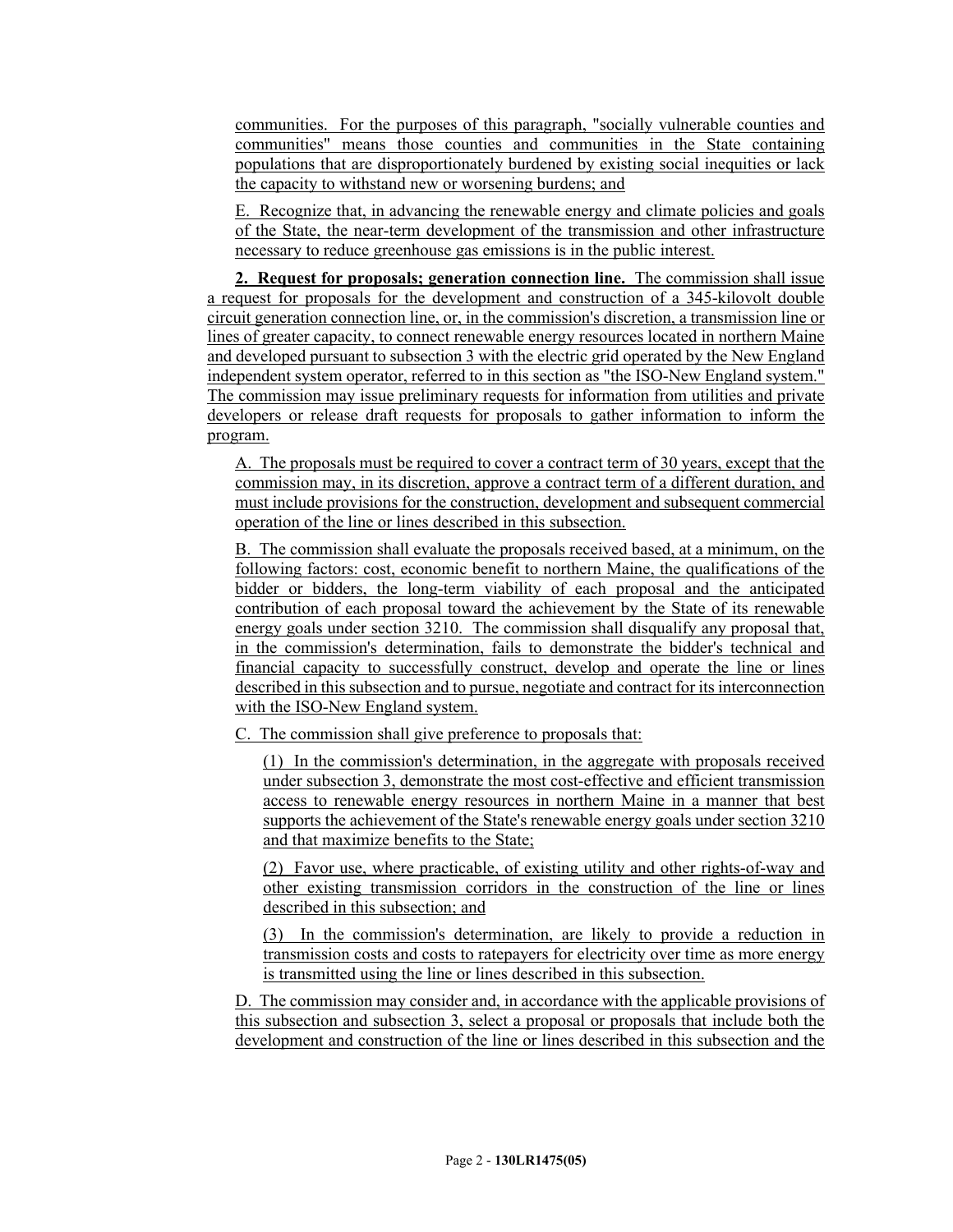development and construction of one or more qualified renewable energy generation projects described in subsection 3.

E. No later than November 1, 2022, the commission shall approve a contract or contracts between one or more transmission and distribution utilities and the bidder of any proposal selected by the commission in accordance with this subsection, except that, if at the close of the competitive bidding process the commission determines that no proposal meets the requirements of this subsection or that approval of a contract or contracts that otherwise meet the requirements of this subsection is not in the public interest, the commission may reject all proposals and may open a new competitive bidding process under this subsection.

**3. Request for proposals; renewable energy generation projects.** The commission shall issue a request for proposals for the development and construction of qualified renewable energy generation projects in northern Maine designed to connect to and transmit generated power using the line or lines to be constructed pursuant to subsection 2. The commission shall make every effort to ensure that the competitive bidding process directed by this subsection results in the approval of contracts pursuant to paragraph E no later than November 1, 2022. As part of the request for proposals under this subsection, the commission shall make available to potential bidders any relevant information submitted to the commission by the bidder or bidders whose proposal or proposals were approved for contracting under subsection 2. Except as provided in paragraph B, subparagraph (2), renewable energy generation projects on which construction commenced prior to September 30, 2022 are not qualified for the purposes of this subsection.

A. The proposals must be required to cover a contract term of 20 years, except that the commission may, in its discretion, approve a contract term of a different duration, and must include provisions for the construction, development and subsequent commercial operation of one or more qualified renewable energy generation projects in northern Maine that will be designed to connect to and transmit generated power using the line or lines to be constructed pursuant to subsection 2. The commission may consider only proposals for the construction of Class I and Class IA resources, as defined in section 3210, subsection 2, and energy storage systems, except that the commission may not consider proposals for the construction of biomass generators fueled by landfill gas or by anaerobic digestion of agricultural products, by-products or waste, or waste-toenergy generation facilities fueled by municipal solid waste. For the purposes of this section, "energy storage system" means a commercially available technology that uses mechanical, chemical or thermal processes for absorbing energy and storing it for a period of time for use at a later time.

B. The commission may, in its discretion, consider and select in accordance with the applicable requirements of this subsection:

(1) One or more contracts for capacity, renewable energy or renewable energy credits, or any combination thereof, from a qualified renewable energy generation project described in this subsection; or

(2) One or more contracts for renewable energy generation projects on which construction commenced prior to September 30, 2022, if the commission determines that:

(a) Such a project otherwise meets the requirements of this subsection;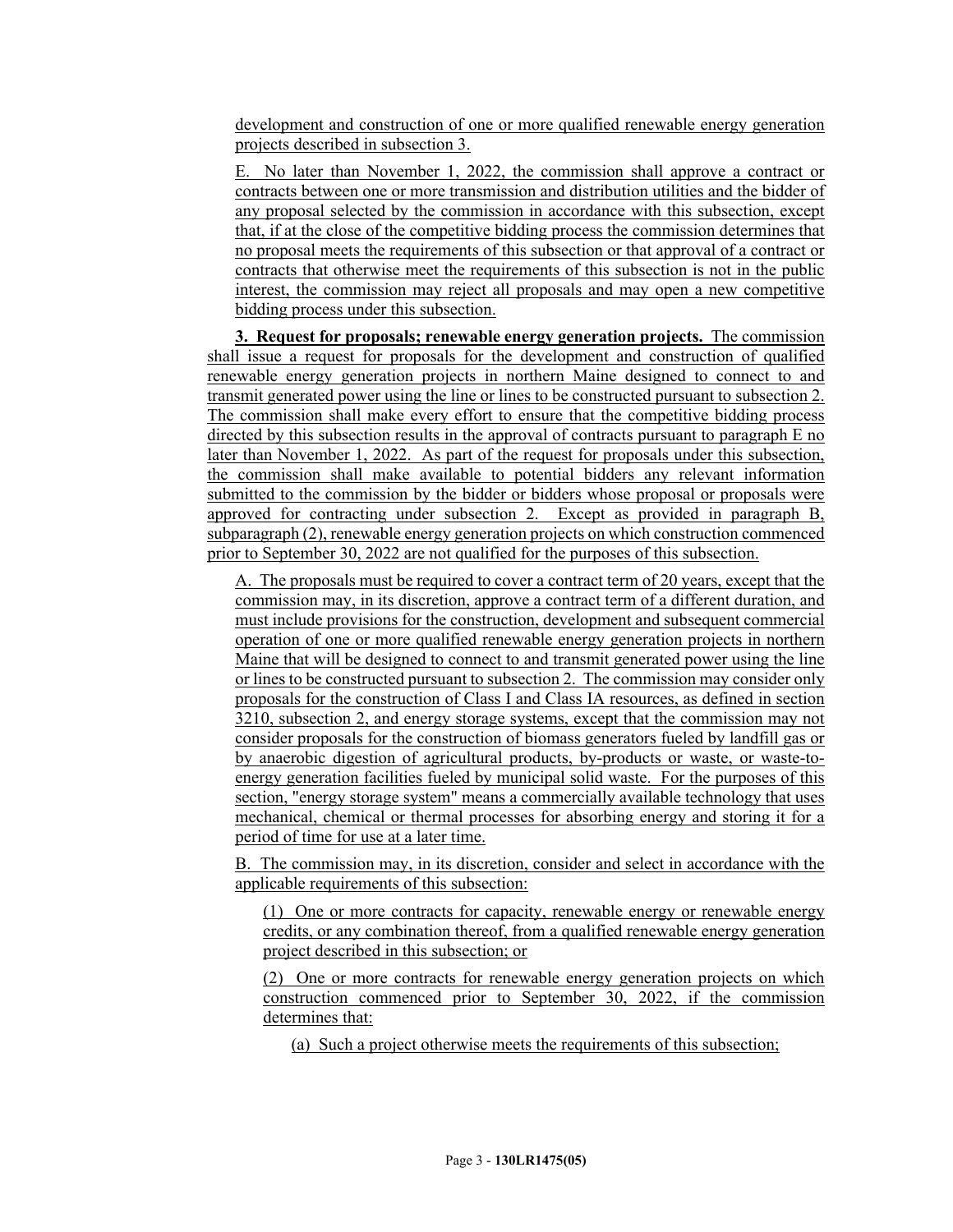(b) Additional line capacity remains available on the line or lines to be constructed pursuant to subsection 2; and

(c) There are no commercially viable proposals remaining for consideration for qualified renewable energy generation projects on which construction commenced or will commence on or after September 30, 2022.

C. The commission shall evaluate the proposals received based, at a minimum, on the following factors: cost, economic benefit to northern Maine, the qualifications of the bidder or bidders and, as determined by the commission, the short-term, medium-term and long-term viability of the proposals.

D. The commission shall give greatest preference to proposals that, in the commission's determination, in the aggregate with proposals received under subsection 2, demonstrate the most cost-effective and efficient development of renewable energy resources in northern Maine in a manner that best supports the achievement of the State's renewable energy goals under section 3210 and maximize benefits to the State.

E. The commission shall approve a contract or contracts between one or more investorowned transmission and distribution utilities and the bidder of any proposal selected by the commission in accordance with this subsection. If at the close of the competitive bidding process the commission determines that no proposal meets the requirements of this subsection, that additional line capacity remains available or that approval of a contract or contracts that otherwise meet the requirements of this subsection is not in the public interest, the commission may reject all proposals and may open a new competitive bidding process under this subsection.

F. In selecting contracts pursuant to this subsection, the commission shall make every effort to ensure that at least one such contract supports the construction and development in northern Maine of a biomass generator fueled by wood or wood waste. In considering any proposal under this subsection for a qualified renewable energy generation project that is a biomass generator fueled by wood or wood waste, the commission shall consider the waste reduction benefits to the State's forest products industry associated with the operation of the biomass generator, including, but not limited to, the avoidance of methane emissions.

Notwithstanding any provision of law to the contrary, the commission may in its discretion approve and order a contract or contracts under this subsection for the purchase, beginning on or after January 1, 2024, of capacity, renewable energy or renewable energy credits, or any combination thereof, in an amount that is at least 18% of the retail electric load in the State for the period from January 1, 2019 to December 31, 2019. To the extent practicable, the commission shall approve and order such contract or contracts on a staggered basis consistent with its expectations for the development during the years of 2024 to 2045 of beneficial electrification as defined in section 10102, subsection 3-A and climate mitigation activities in the State and shall ensure the purchase of capacity, renewable energy or renewable energy credits necessary to achieve beneficial electrification from facilities and technology that are located in the State.

**4. Regional electric grid integration and development.** In implementing and administering the program under this section, the commission shall: